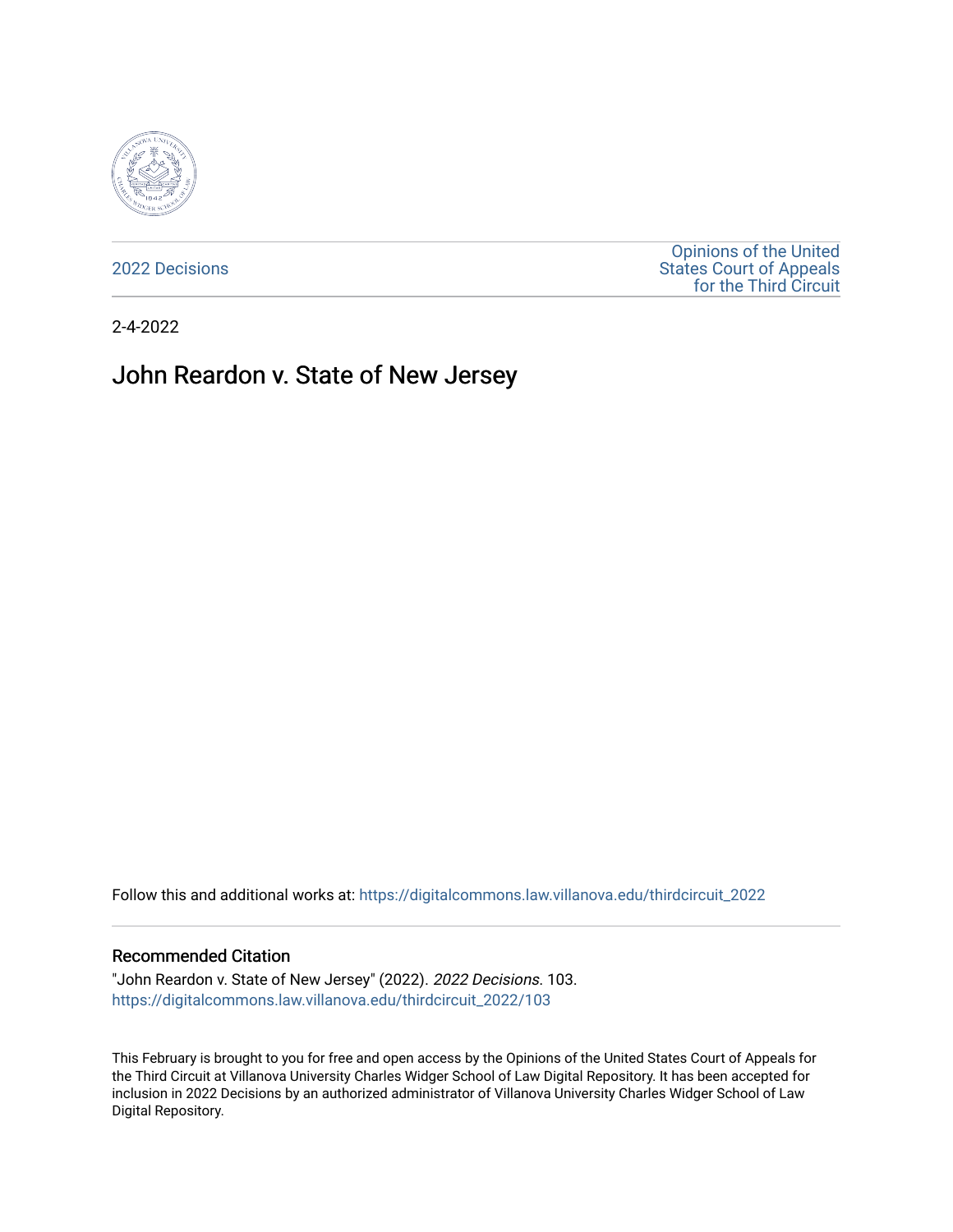### **NOT PRECEDENTIAL**

## UNITED STATES COURT OF APPEALS FOR THE THIRD CIRCUIT

\_\_\_\_\_\_\_\_\_\_\_

No. 21-2311 \_\_\_\_\_\_\_\_\_\_

JOHN E. REARDON, Appellant

v.

STATE OF NEW JERSEY; JUDGE FREEMAN, of Camden County; JUDGE PUGLIESE, of Camden County; JUDGE HAYDEN, of the State Appellate Court; JUDGE SHARAFI, of the State Appellate Court; U.S. GOVERNMENT

\_\_\_\_\_\_\_\_\_\_\_\_\_\_\_\_\_\_\_\_\_\_\_\_\_\_\_\_\_\_\_\_\_\_\_\_

On Appeal from the United States District Court for the District of New Jersey (D.C. Civil Action No. 1-13-cv-05363) District Judge: Honorable Noel L. Hillman

\_\_\_\_\_\_\_\_\_\_\_\_\_\_\_\_\_\_\_\_\_\_\_\_\_\_\_\_\_\_\_\_\_\_\_\_

Submitted Pursuant to Third Circuit LAR 34.1(a) January 21, 2022

Before: KRAUSE, BIBAS and SCIRICA, Circuit Judges

(Opinion filed February 4, 2022) \_\_\_\_\_\_\_\_\_\_\_

> OPINION\* \_\_\_\_\_\_\_\_\_\_\_

<sup>\*</sup> This disposition is not an opinion of the full Court and pursuant to I.O.P. 5.7 does not constitute binding precedent.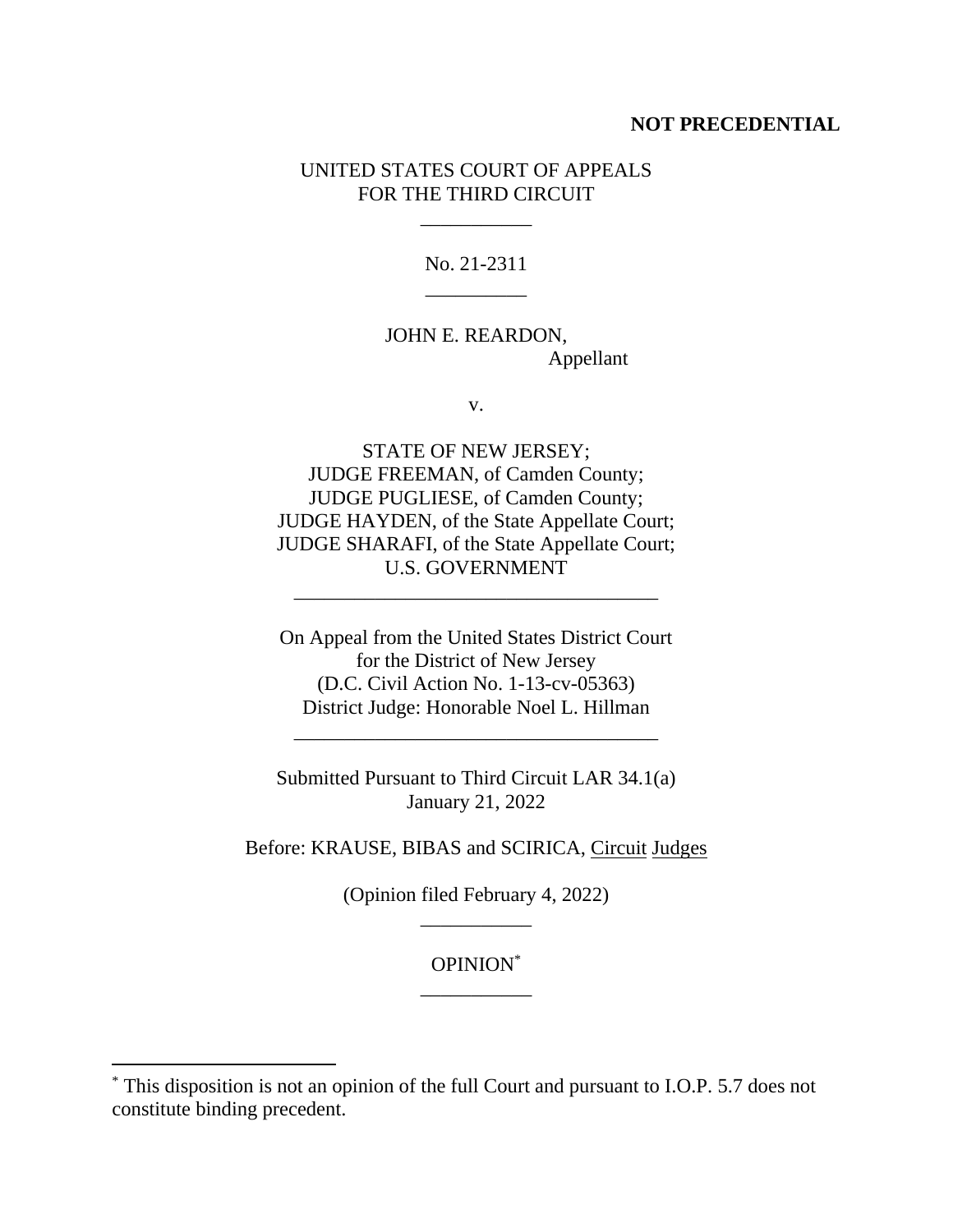#### PER CURIAM

John Reardon was convicted in New Jersey state court of three offenses, including possession of explosive material with intent to use it against another. Decades later, Reardon filed in federal court a civil rights action against the judges who participated in his state criminal case and subsequent state postconviction proceedings. By order entered on June 27, 2014, the District Court dismissed Reardon's complaint with prejudice.

As the docket below would tell it, Reardon then became consumed with filing post-judgment motions, all of which have been rejected. See, e.g., Reardon v. New Jersey, 822 F. App'x 153, 156 (3d Cir. 2020) (per curiam). But Reardon pursued other legal actions, too. For instance, Reardon sued the public officials that handled his motor vehicle infractions in the 1980s. See Reardon v. Zonies, 730 F. App'x 129, 130 (3d Cir. 2018) (per curiam). He also sued the district judge who entered the June 27, 2014 order of dismissal. See Reardon v. Hillman, 773 F. App'x 658, 659 (3d Cir. 2019) (per curiam).

In another case, Reardon's frenzied litigation style and baseless claims prompted a different district judge to craft an injunction that prohibited Reardon from filing without authorization any new actions in the United States District Court for the District of New Jersey. See Reardon v. United States, DC Civ. No. 17-cv-05868, 2020 WL 603994, at \*3 (D.N.J. Feb. 7, 2020) (noting the filing injunction). The injunction was later broadened to prohibit Reardon from filing without authorization motions in any of his many cases.

Citing that injunction, the District Court in this case issued an order on June 10, 2021 denying as unauthorized a new post-judgment motion filed by Reardon regarding the now-seven-years-old order of dismissal. This appeal followed.

2